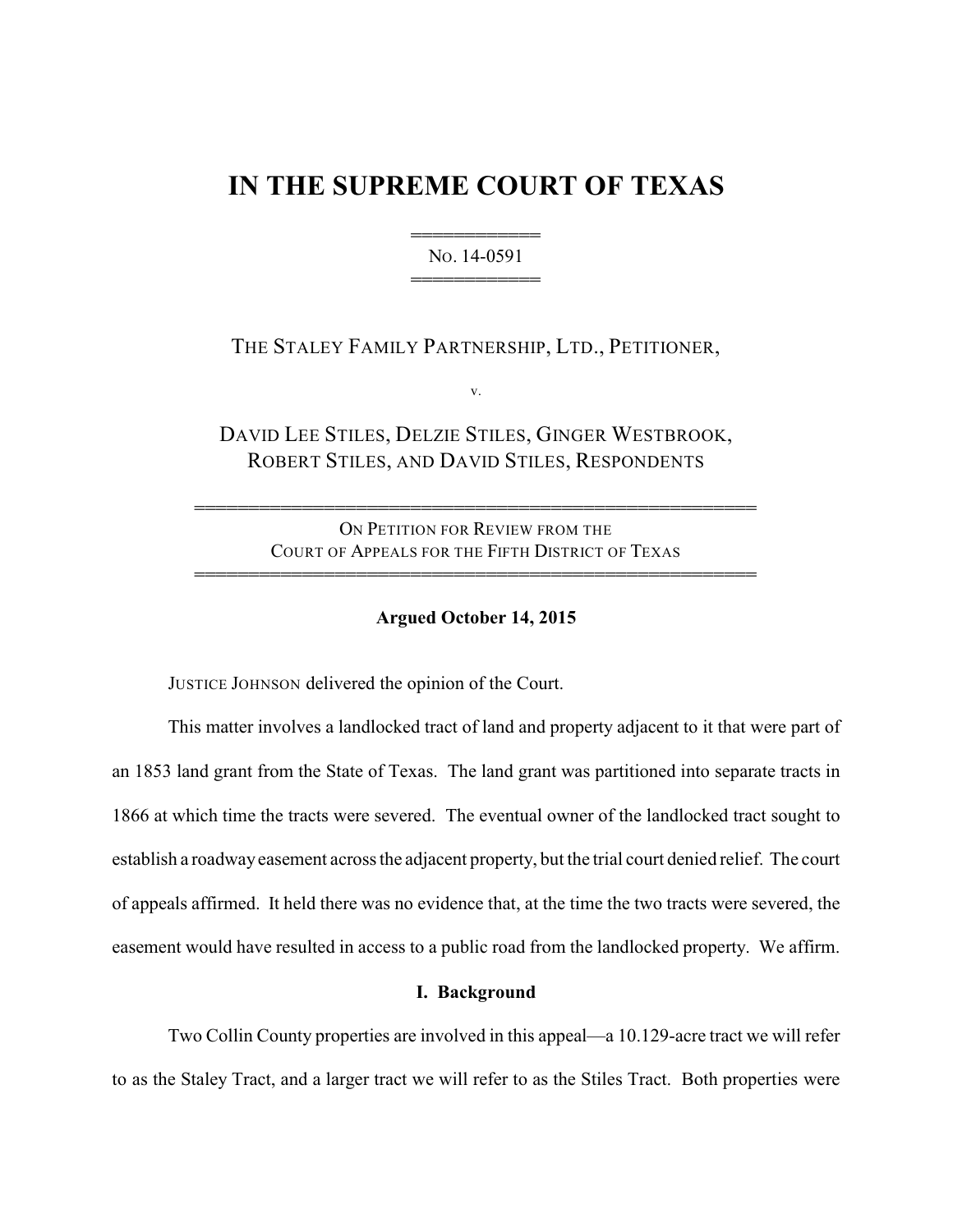once part of a single tract the State granted to Thompson Helms in 1853 (Thompson Helms Tract). In 1866, after Helms and his wife died, a probate court partitioned the tract among their six children. Three children received tracts relevant to this suit. The three properties were generally rectangular in shape; their long axes ran in an east-west direction, and they were "stacked" from north to south. Axia Ann Helms received the northernmost tract; James Helms, the tract immediately to the south of hers; and Frances Helms, the tract immediately to the south of James's. Except for the Staley Tract in the northwest corner of his portion, Frances conveyed his land to James in the 1870s, with the last conveyance being in 1876.

The StaleyTract has at all relevant times been bounded on the east and south by an unnamed tributary of Honey Creek that separates the Staley Tract from the property Frances conveyed to James in 1876, on the north by property originally partitioned to James, and on the west and south by HoneyCreek. HoneyCreek and its tributary run generally north to south through the parts of the Thompson Helms Tract apportioned to Axia Ann and James, and partly through the part apportioned to Frances. They join on the southern edge of the Staley Tract, forming an elongated "V." Being thus surrounded, the StaleyTract is landlocked in regard to automobile traffic because HoneyCreek and its tributary are not passable from where they join on the south side of the StaleyTract to at least the northern boundary of the property originally partitioned to Axia Ann. The three original tracts were generally as shown below, with the Staley Tract labeled as "Landlocked Portion."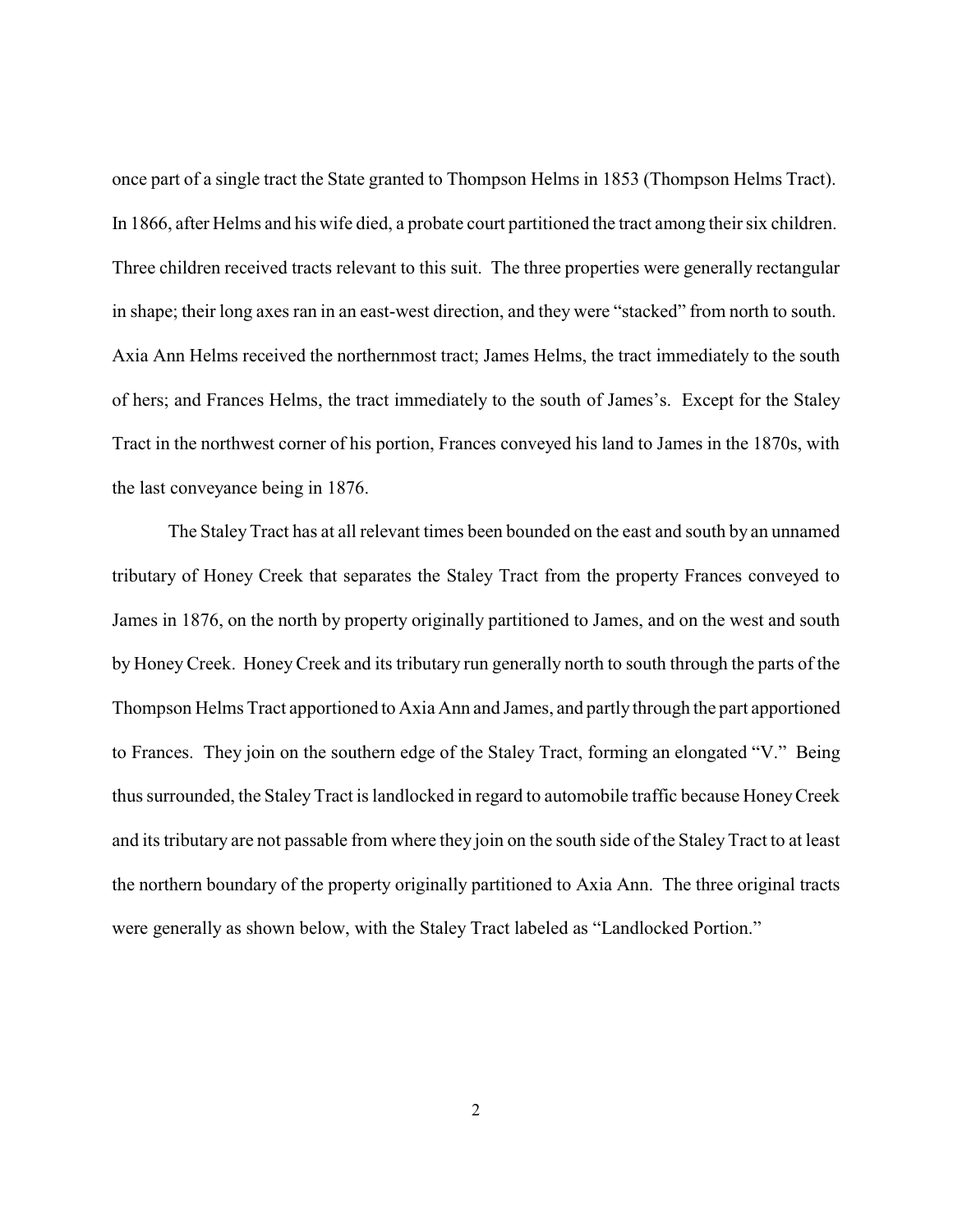

In 2009, the Staley Family Partnership (Staley) acquired the 10.129-acre tract Frances had not conveyed to James. At that time, the land north of the Staley Tract and between Honey Creek and its tributary (previously owned by Axia Ann and James) was, and had been for many years, owned by members of the Stiles family. County Road 134 (CR 134) runs east and west along the northern boundary of the Stiles Tract, and it crosses HoneyCreek and the tributary via bridges. The record does not reflect who owns the land north of CR 134 between Honey Creek and its tributary.

After acquiring the Staley Tract, Staley sued the owners of the Stiles Tract, David Lee Stiles, Delzie Stiles, Ginger Westbrook, Robert Stiles, and David Stiles, (collectively, Stiles) for a declaratory judgment that an easement runs north from the Staley Tract across the Stiles Tract and connects to CR 134, either by necessity, estoppel, or implication. Stiles counterclaimed for a declaration that no such easement exists. Both parties sought attorney's fees.

Trial was to the court. Maps introduced into evidence showed roads in the vicinity of CR 134 may have existed as early as the 1930s, but there was no evidence of a public roadway through the Stiles Tract or along its northern boundary before that time. The trial court filed findings of fact and conclusions of law, including findings that (1) both HoneyCreek and its tributary are impassable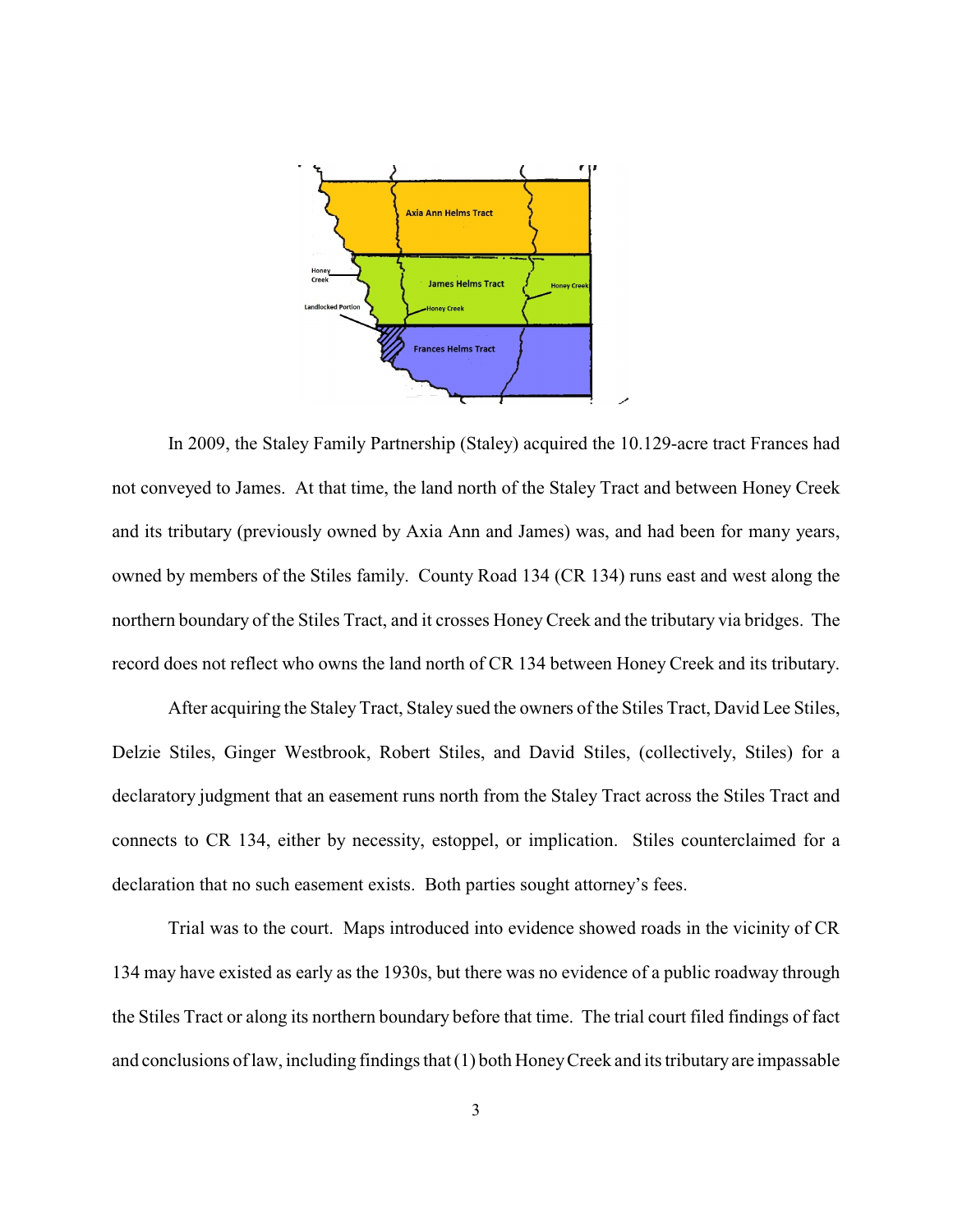by vehicle from the southern tip of the Staley Tract where they join, to the northern boundary of the Stiles tract where CR 134 is located, and (2) Honey Creek and the tributary are now in the same condition as they were in 1866 and 1876. The trial court rendered judgment that Staley was not entitled to an easement across the Stiles Tract and awarded Stiles attorney's fees.

Staley appealed, abandoning its claims of easement by estoppel and implication, and arguing only that it proved it was entitled to a roadway easement by necessity. *See Hamrick v. Ward*, 446 S.W.3d 377, 379 (Tex. 2014) (clarifying that a necessity easement "is the legal doctrine applicable to landowners asserting implied easements for roadwayaccessto theirlandlocked, previouslyunified parcel"). The court of appeals disagreed and affirmed the trial court's judgment. 435 S.W.3d 851 (Tex. App.—Dallas 2014). The appeals court noted that an essential element of an easement by necessity is that, at the time the alleged dominant property was severed from the alleged servient property, the easement was necessary for the landlocked dominant property to have roadway access to a public road. *See id.* at 855-56. The court held that the Staley Tract was severed from the property to its north, for purposes of a necessity easement, in 1866 when the Thompson Helms Tract was apportioned to his children. *Id.* at 856. It also held there was no evidence that at the time of that severance, an easement running north and south across the Stiles Tract would have resulted in—that is, was necessary for—access between the Staley Tract and a public road. *Id.* at 858.

In this Court, Staley argues that the court of appeals erred by holding Staley was required to prove that the easement it sought would have resulted in the Staley Tract having access to a public road when the tract was severed from the Stiles Tract. Stiles maintains, however, that the court of appeals was correct on the law. Further, Stiles asserts that the court of appeals correctly concluded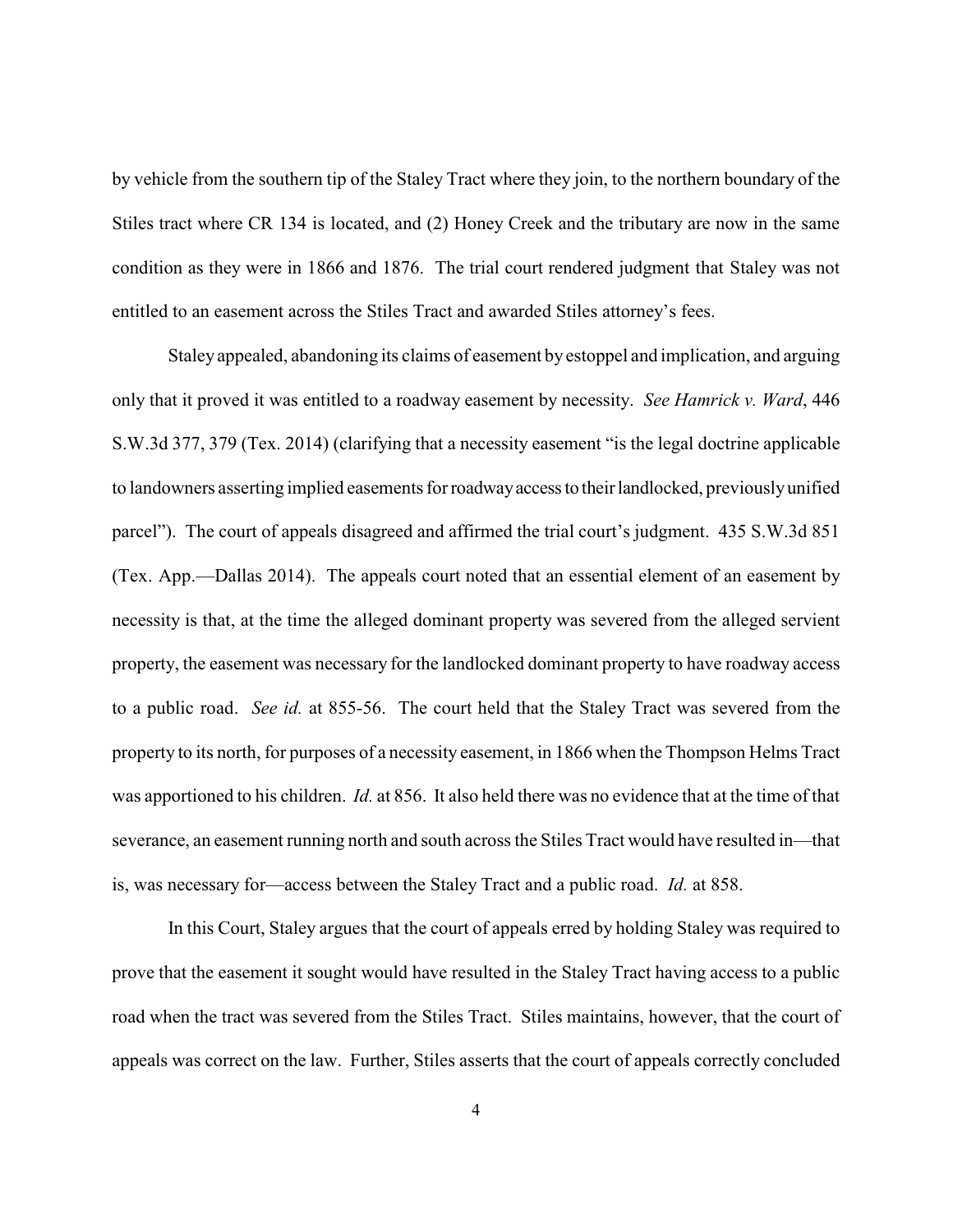the record contains no evidence of a public roadway along the northern boundary of the Stiles Tract in 1866. That being so, Stiles posits, Staley failed to establish historical necessity for a roadway easement across the Stiles Tract, and the court of appeals correctly affirmed the trial court's judgment. Stiles alternatively argues that Staley failed to present evidence proving unity of ownership because the relevant "severance" was when Frances transferred the property east of the Staley Tract to James in 1876, at which time no unity of ownership existed between the Staley Tract and the Stiles Tract.

#### **II. Standard of Review**

Whether a property owner is entitled to an easement by necessity is a question of law, although underlying factual issues may need to be resolved in order to reach the legal question. *See* 435 S.W.3d at 855 (citing *Benedictine Sisters of the Good Shepherd v. Ellison*, 956 S.W.2d 629, 631 (Tex. App.—San Antonio 1997, pet. denied)). Here, the trial court made findings of fact that are not challenged, and concluded as a matter of law that Staley did not have an easement by necessity across the Stiles Tract. *Id.* We review a trial court's conclusions of law de novo. *City of Austin v. Whittington*, 384 S.W.3d 766, 788 (Tex. 2012).

#### **III. Easement By Necessity**

When an owner conveys part of a tract of land and retains a landlocked portion, a right of way by necessity over the portion conveyed is implied so the owner of the landlocked part can access it. *See Koonce v. J.E. Brite Estate*, 663 S.W.2d 451, 452 (Tex. 1984) (citing *Bains v. Parker*, 182 S.W.2d 397 (Tex. 1944)). The party claiming a necessity easement must show: (1) unity of ownership of the alleged dominant and servient estates before severance; (2) the claimed easement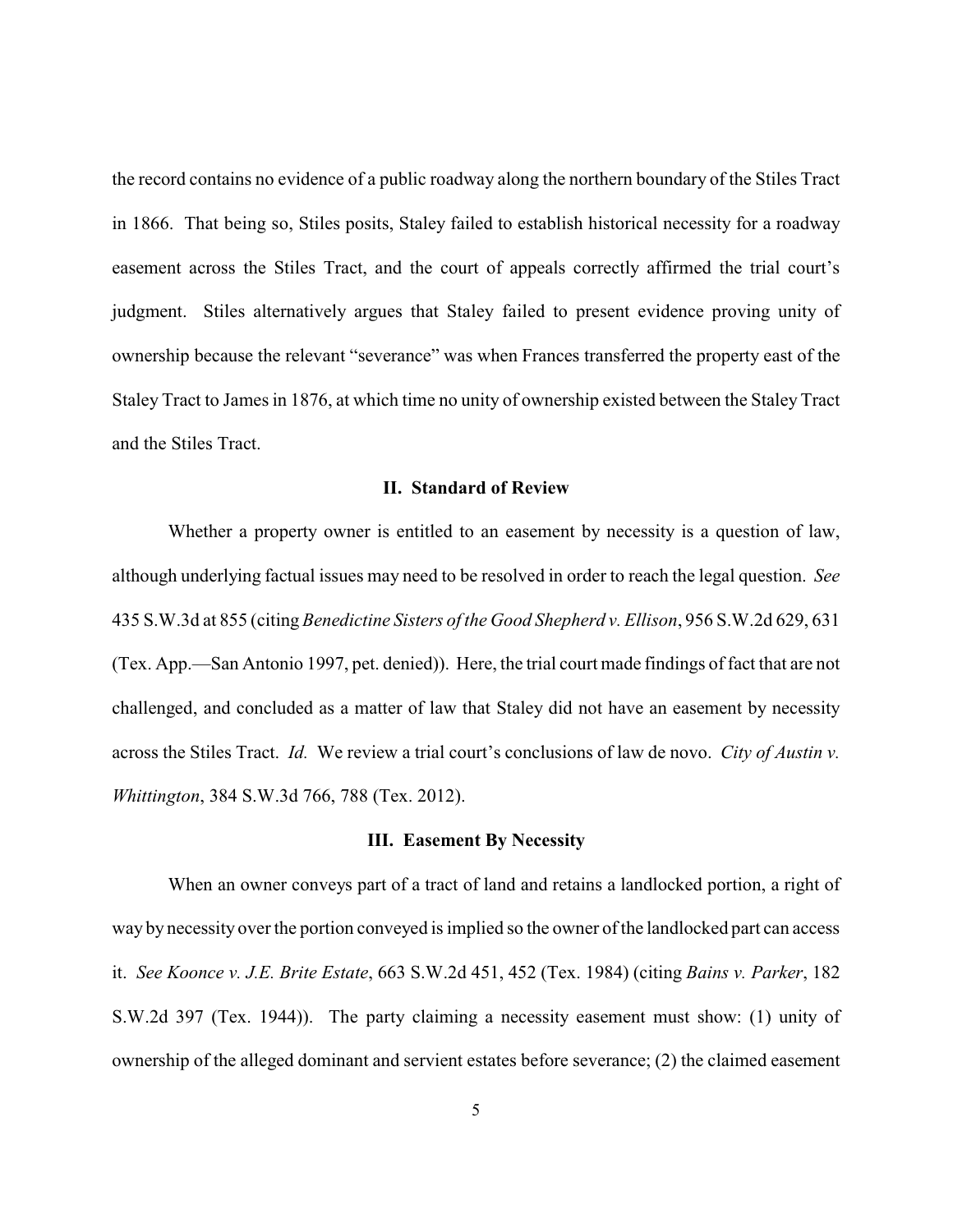is a present necessity and not a mere convenience; and (3) the necessity for the easement existed when the two estates were severed. *Hamrick*, 446 S.W.3d at 382; *Othen v. Rosier*, 226 S.W.2d 622, 625 (Tex. 1950). The party claiming a necessity easement has the burden to prove all facts necessary to establish it. *See Bains*, 182 S.W.2d at 399.

#### **IV. Discussion**

The court of appeals determined that the relevant severance occurred in 1866, not 1876 as the trial court concluded. 435 S.W.3d at 856. We agree with the appeals court. The alleged servient estate is the Stiles Tract just to the north of the Staley Tract. That property was part of the Thompson Helms Tract before it was severed from the Staley Tract and partitioned to James and Axia Ann by the probate court in 1866. In 1876, the Staley Tract was severed from the tract to the east when Frances conveyed the eastern tract to James. But the tract to the east is not the alleged servient estate here, so that severance date is not at issue.

Staley argues that it proved, and Stiles does not dispute, that the Staleyand Stiles Tracts were part of the Thompson Helms Tract until theywere partitioned in 1866; HoneyCreek and its tributary forming the western, southern, and eastern borders of the StaleyTract are impassable byvehicles and have been in the same condition at all times relevant to this matter; and the only possible overland access to the Staley Tract has been and is to the north through the Stiles tract. Staley says that is all it was required to prove. It is not.

We do not disagree with much of what Staley asserts. But as the court of appeals held, establishing the "necessity" part of an easement by necessity requires, in part, proof that at the time the dominant and servient estates were severed, the necessity arose for an easement across the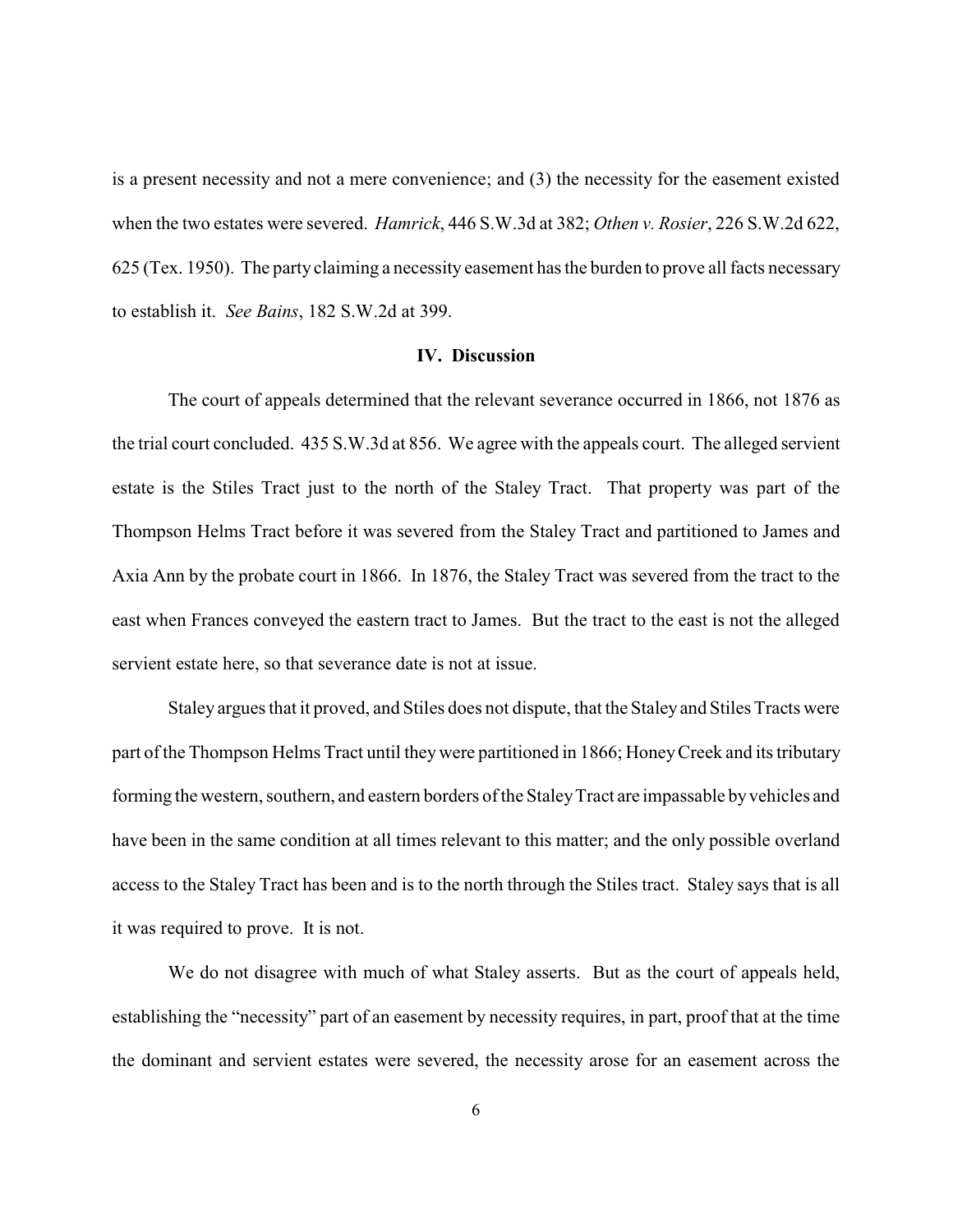servient estate in order that the dominant estate could in some manner gain access to a public road. 435 S.W.3d at 857. Staley does not argue that it proved the existence of a public roadway where CR 134 is now located on the northern boundary of the Stiles tract as of the time the tracts were severed, or that an easement to that point would have somehow otherwise resulted in access between the Staley tract and a public roadway.

Although the underlying facts before us are different from those in *Bains*, our explanation of the underlying principle in that case is illuminating. 182 S.W.2d at 397. Guy E. Bains, the owner of a landlocked tract, asserted an easement by necessity over an adjoining 400-acre tract. *Id.* at 398. The 400-acre tract did not abut a public roadway, but it did abut another tract owned by a third party that Bains had permission to cross in orderto access a public roadway. *Id.* The court of appeals held that Bains did not have an easement by necessity because the easement being sought was contingent on permissive use of the third party-owned adjoining land and that permission could be denied at any time, rendering the claimed easement useless. *Id.* We disagreed, holding that "[*t*]*he way is necessary* so long as Bains is allowed *access to the highway*" over the third tract. *Id.* at 399 (emphasis added). We also noted, however, that if the third-party owner of the adjoining tract ever withdrew the permission granted to Bains, Bains's right to the easement by necessity over the 400 acres would cease, unless "in connection with a road over any other land, he can *reach the public highway*." *Id.* (emphasis added).

As Staley points out, we recognized that the right to an easement was not defeated by the fact that the claimed right of way did not open to a public roadway. *See id.* at 400. However, our decision that Bains was entitled to an easement rested on Bains's ultimately being able to access a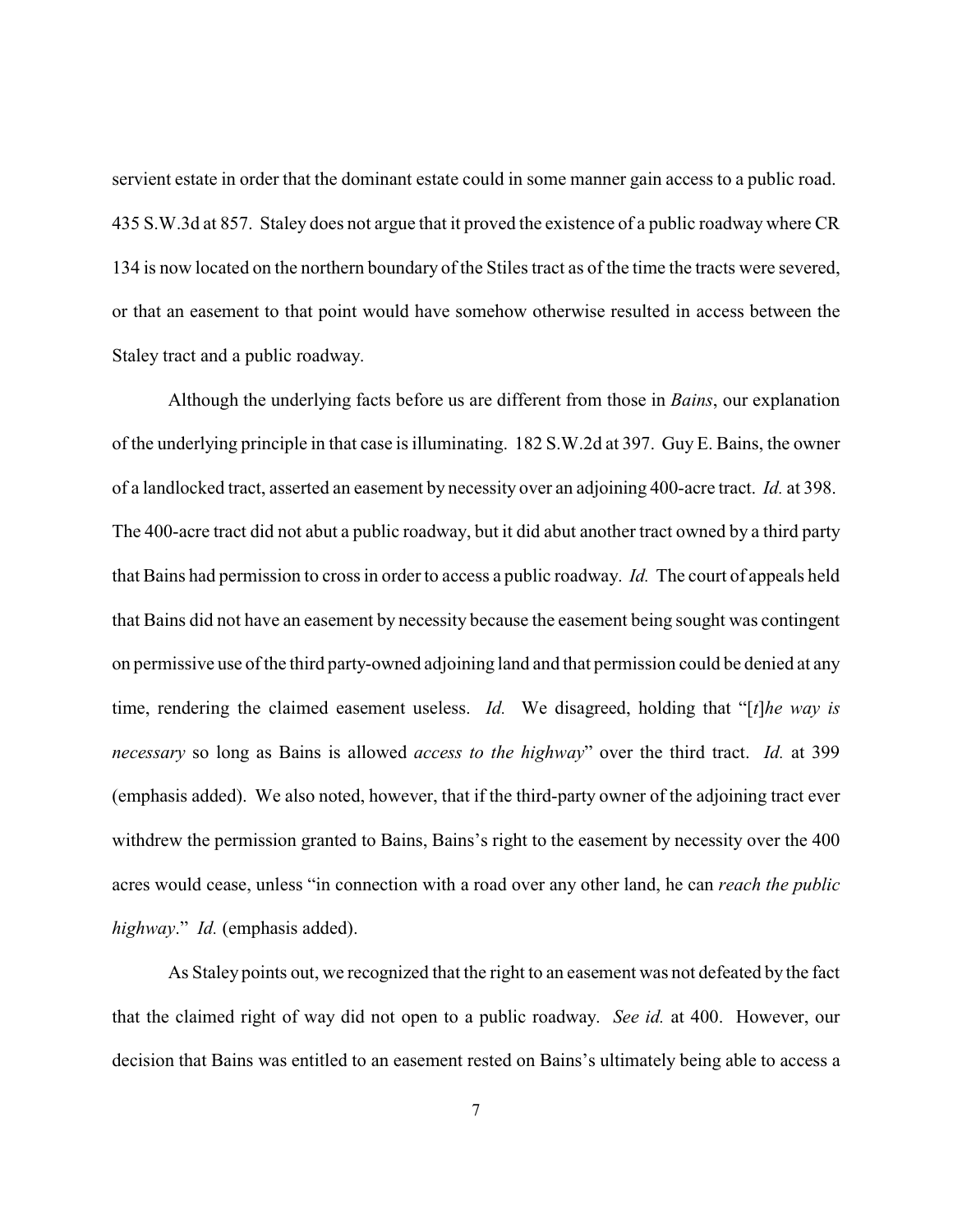public highway by means of the easement being sought and the absence of any alternative way for him to do so. *Id.*

We stated again in *Hamrick* that necessity depends on the easement's being necessary to provide access to a public roadway and that a necessity no longer exists if, as could have happened in *Bains*, the easement does not result in such access. 446 S.W.3d at 382. This is consistent with implying a right of way in order to facilitate continued productive use of a landlocked parcel. *Id.* (citing *Alley v. Carleton*, 29 Tex. 74, 78 (1867)). But a right of way that does not result in access to a public roadway is not, under long-standing precedent, necessary because it does not facilitate use of the landlocked property. *See Ingham v. O'Block*, 351 S.W.3d 96, 102 (Tex. App.—San Antonio 2011, pet. denied) (rejecting landowner's claim that there is no "public road requirement" for an easement by necessity because such a conclusion would be inconsistent with the purpose of a necessity easement to provide roadway access to the landlocked tract).

Staley asserts that two cases relied on by the court of appeals in support of its conclusion are distinguishable. In one of the cases Staley cites, *Crone v. Brumley*, 219 S.W.3d 65 (Tex. App.—San Antonio 2006, pet. denied), the court held that a landowner failed to prove that an easement across property to the south was necessary both at the time of severance and at the time of trial. *Id.* at 70. As for a necessity at the time of severance, the court stated there was no competent evidence of a public road to the south at that time, even though conclusive evidence showed a road to the north. *Id.* We agree that the presence of an alternate road distinguishes *Crone* from this case. But the court's conclusion that no evidence supported a necessity easement to the south was based on the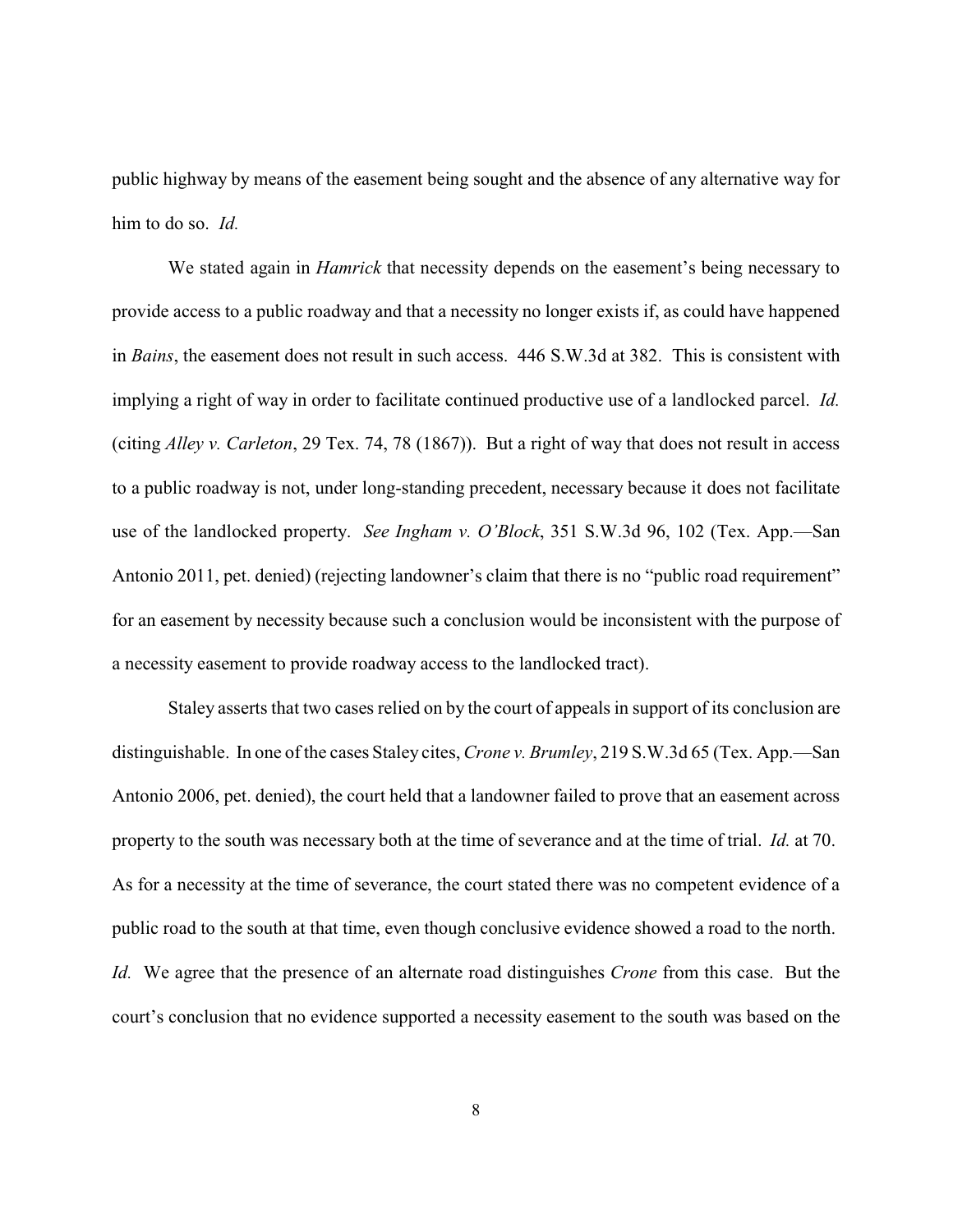lack of evidence that, at the time of severance, the easement sought would have resulted in access to a public road. *See id.*

And in the second case Staley references, *Tiller v. Lake Alexander Properties, Ltd.*, 96 S.W.3d 617 (Tex. App.—Texarkana 2002, no pet.), the appeals court concluded there was neither evidence that on the date of severance the tract at issue was landlocked property nor that it lacked access to a public road. *Id.* at 623. Staley argues that had the party seeking the easement presented evidence that at the time of severance the tract was landlocked and could only have been accessed by crossing the adjacent tract, the court would have imposed an easement. But the court did not address what it would have held had the landowner presented such evidence. Nor did it say that an easement could have been established across the neighboring tract without evidence that the easement would have allowed access between the landlocked tract and a public roadway.

In *Othen*, we held that a landowner failed to prove that an easement was a necessity on the date of severance. 226 S.W.2d at 626. Although there was testimony that the easement "was the only outlet to a *public road* since about 1900 . . . there was none as to the situation on August 26, 1896" when the tracts were severed. *Id.* (emphasis added). Similarly here, while there was evidence that an easement would have yielded access to a public road in the 1930s, there was no evidence of a public road to which it would have yielded access at the time of severance in 1866. *See* 28A C.J.S. *Easements* § 111 ("A way of necessity cannot exist across land which had no access to a public road when the property was divided by the common grantor.").